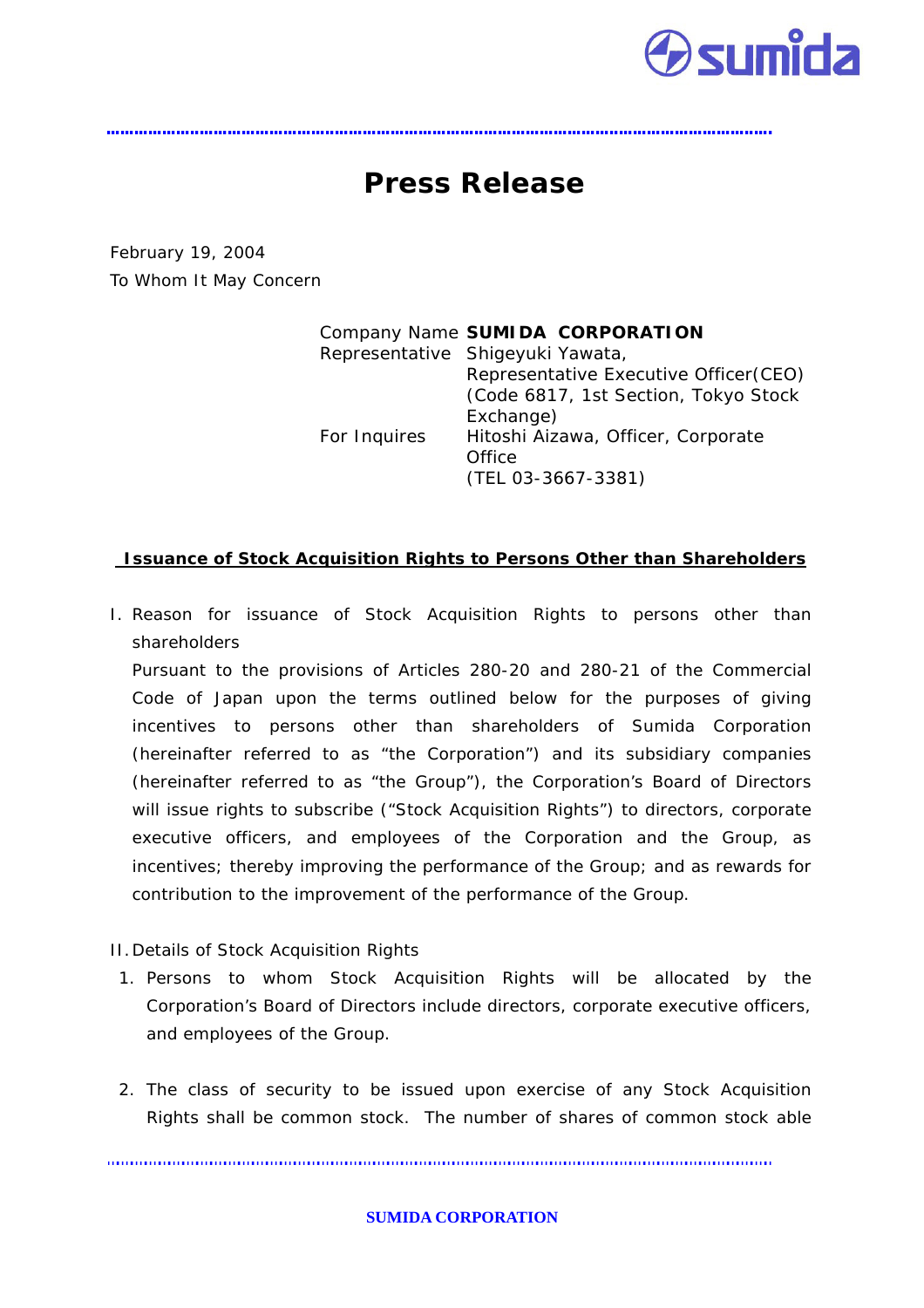

to issue upon exercise of all of the presently authorized Stock Acquisition Rights shall not exceed 150,000 shares of common stock.

One hundred shares of common stock shall be issued upon exercise of each Stock Acquisition Right. If the Corporation splits or consolidates its common stock after the issuance, the number of shares to be issued upon exercise of Stock Acquisition Rights shall be adjusted according to the following formula.

Number of shares after adjustment = Number of shares before adjustment X Ratio of split or consolidation

In addition, if the Corporation merges with another company or splits its business, and the Stock Acquisition Rights are inherited, Exercise Price shall be adjusted within a rational and necessary range.

- 3. Total number of Stock Acquisition Rights to be issued shall not exceed 1,500.
- 4. Issue price of Stock Acquisition Rights No consideration shall be paid.
- 5. Amount to be paid in for the exercise of Stock Acquisition Rights The amount to be paid in shares to be issued upon exercise of each Stock Acquisition Right (the "Exercise Price") shall be the Exercise Price times the number of shares issued.

The Exercise Price shall be the closing price of the Corporation's common stock in the regular trading thereof on the Tokyo Stock Exchange on December 30, 2003, which is JPY 3,370; however, if the calculated price is higher than the closing price on the day of the issuance of Stock Acquisition Rights (or if there is no such closing price on such date, the closing price on the immediate preceding trading day), the Exercise Price shall be the closing price on the day of the issuance of the Stock Acquisition Rights (or if there is no such closing price on such date, the closing price on the immediate preceding trading day).

If the Corporation splits or consolidates its common stock after the issuance of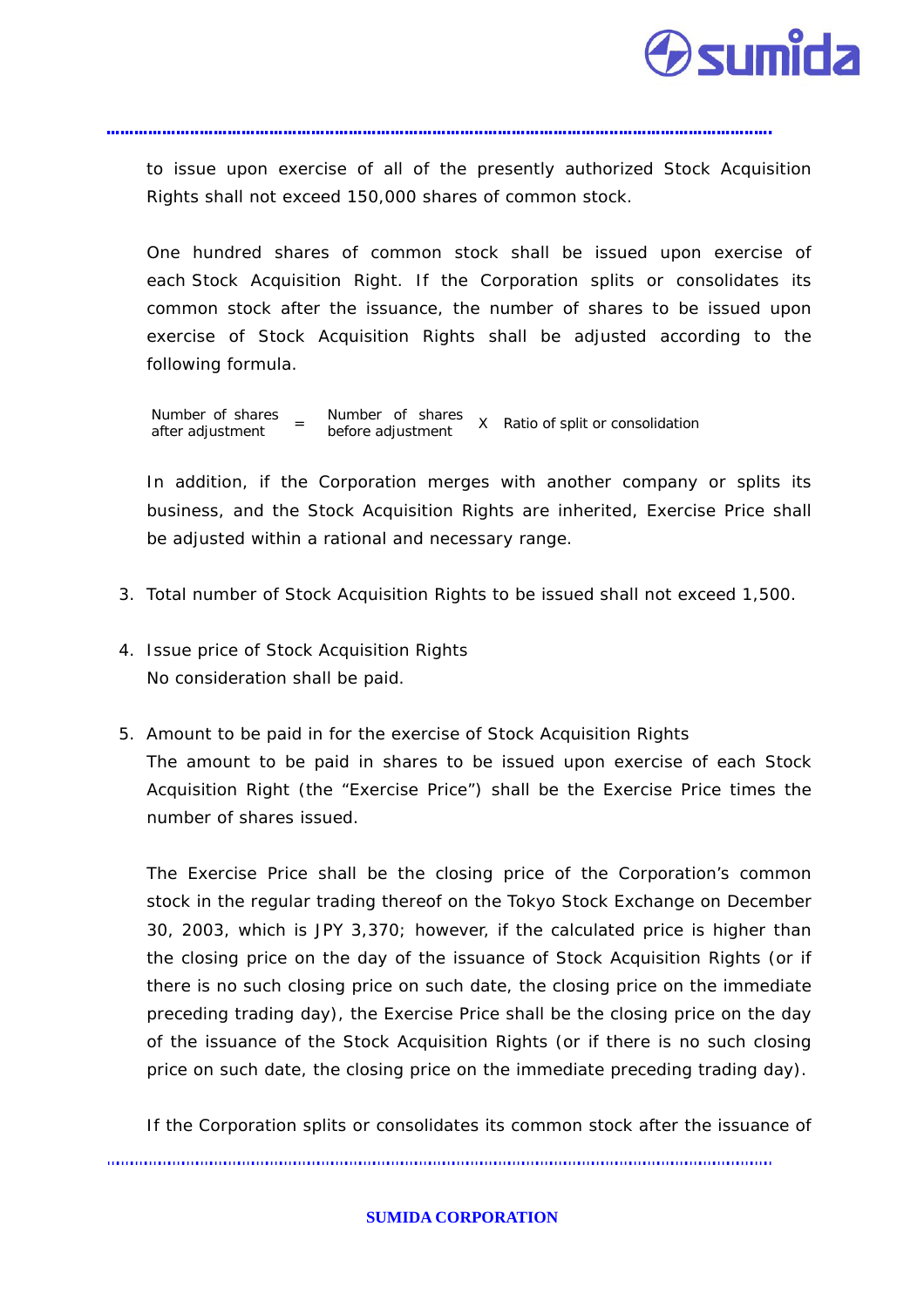

Stock Acquisition Rights, the Exercise Price shall be adjusted on the actual date of the split or consolidation, according to the following formula, and any fraction less than one yen arising as a result of such calculation shall be rounded up to the nearest one yen.

Exercise Price  $\frac{1}{1}$  Exercise Price  $\chi \frac{1}{1}$ after adjustment  $\bar{ }$  before adjustment Ratio of split or consolidation

If the Corporation issues common stocks or sells its treasury stocks at a price which is less than the market price, the Exercise Price shall be adjusted according to the following formula, and any fraction less than one yen resulting from this adjustment shall be rounded up to the nearest one yen (except public offering at market price, issuance of Stock Acquisition Rights or bonds with Stock Acquisition Rights, and exercising of warrants according to Article 128 of the 2001 Commercial Code of Japan.)

In the following formula, the "number of shares issued" shall not include treasury stocks of the Corporation, and when the Corporation sells its treasury stocks, "Increase in number of shares due to issuance" shall be changed to "Number of treasury stocks sold".

|                |                  | <b>Number</b><br>of<br>shares | Increase in number<br>Price per<br>of shares due to<br>$\times$<br>new<br>share<br>issuance |  |
|----------------|------------------|-------------------------------|---------------------------------------------------------------------------------------------|--|
| Exercise       | Exercise         | issued                        | Market price per share prior to                                                             |  |
| price<br>after | $=$ price before |                               | issuance                                                                                    |  |
| adjustment     | adjustment       | Number of shares<br>issued    | Increase in number of<br>shares due to issuance                                             |  |

In addition, if the Corporation merges with another company, splits its business, performs a stock exchange or unilateral transfer of the stock, or reduces its capital after issuing Stock Acquisition Rights, the Exercise Price shall be adjusted within a rational and necessary range.

- 6. Exercise period of Stock Acquisition Rights shall be from April 1, 2004 to March 31, 2008.
- 7. Conditions for exercising Stock Acquisition Rights
- (1)Directors, corporate executive officers, and employees of the Group who are distributed Stock Acquisition Rights must be directors, corporate executive